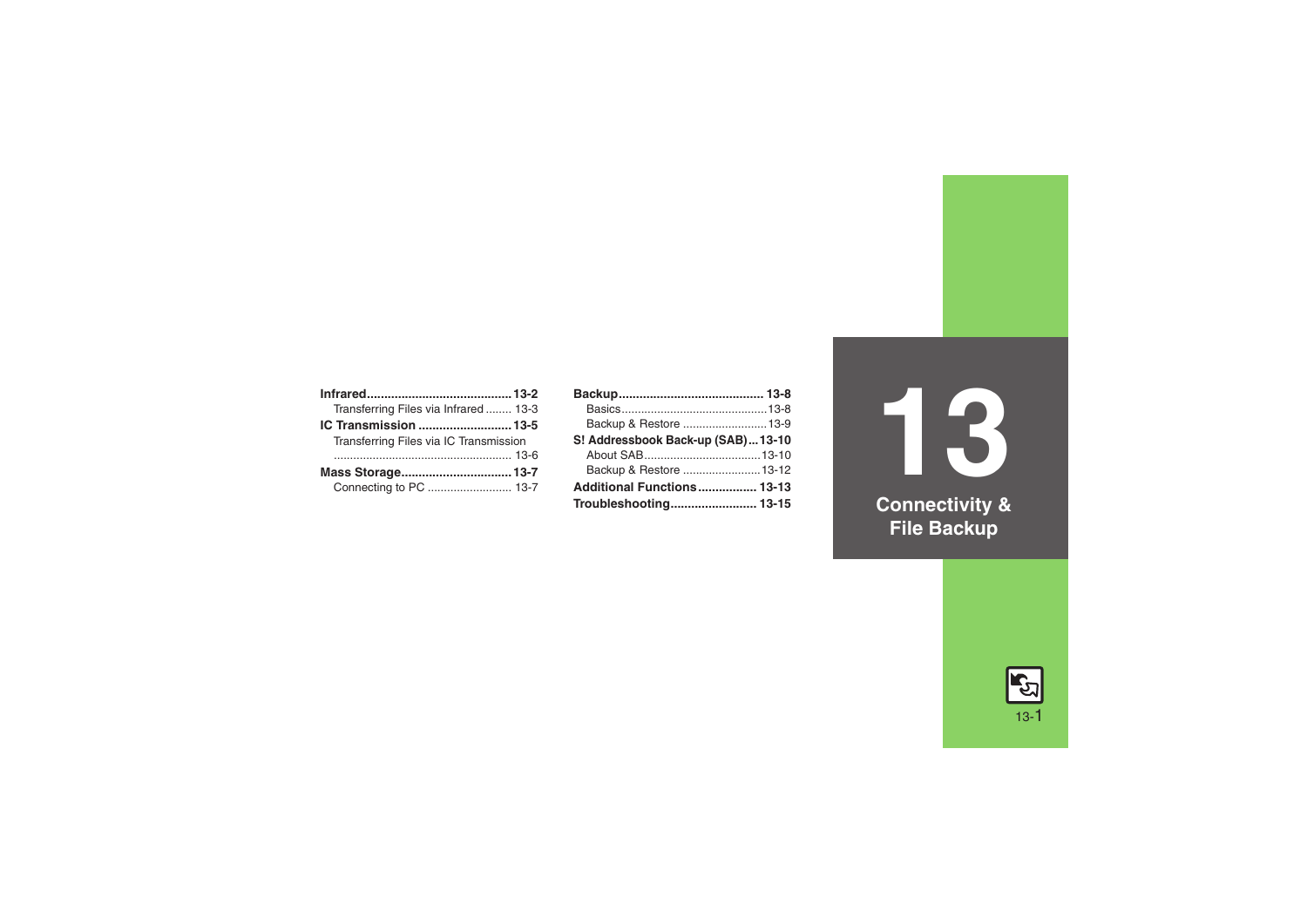## <span id="page-1-0"></span>**Infrared**

Wirelessly transfer files between 831SH <sup>s</sup> and compatible devices.

### <span id="page-1-1"></span>**Transferable Files**



- . Copy/forward protected files are not transferable.
- . Some files may not be transferable; some settings may be lost, or files may not be saved properly. For details, see "Troubleshooting" at the end of this chapter.

## **Getting Started**

## **Infrared Precautions**

Align Infrared Ports of both devices.



- . Do not place objects between devices.
- . Keep Infrared Ports aligned during transfer.
- . Do not look into Infrared Port during infrared transmissions. Eyesight may be affected.

#### **Transfer Options**

| <b>One File</b><br><b>Transfer</b> | Transfer single files          |
|------------------------------------|--------------------------------|
| <b>All File</b><br><b>Transfer</b> | Transfer all files by function |

- . Some transfer options may be unavailable depending on file type.
- . Transfer Memory Card files one by one.

#### **Authorization Code**

. Four-digit code required for infrared transfers. All File Transfers possible when codes match. (Authorization Code is changeable for each transfer.)

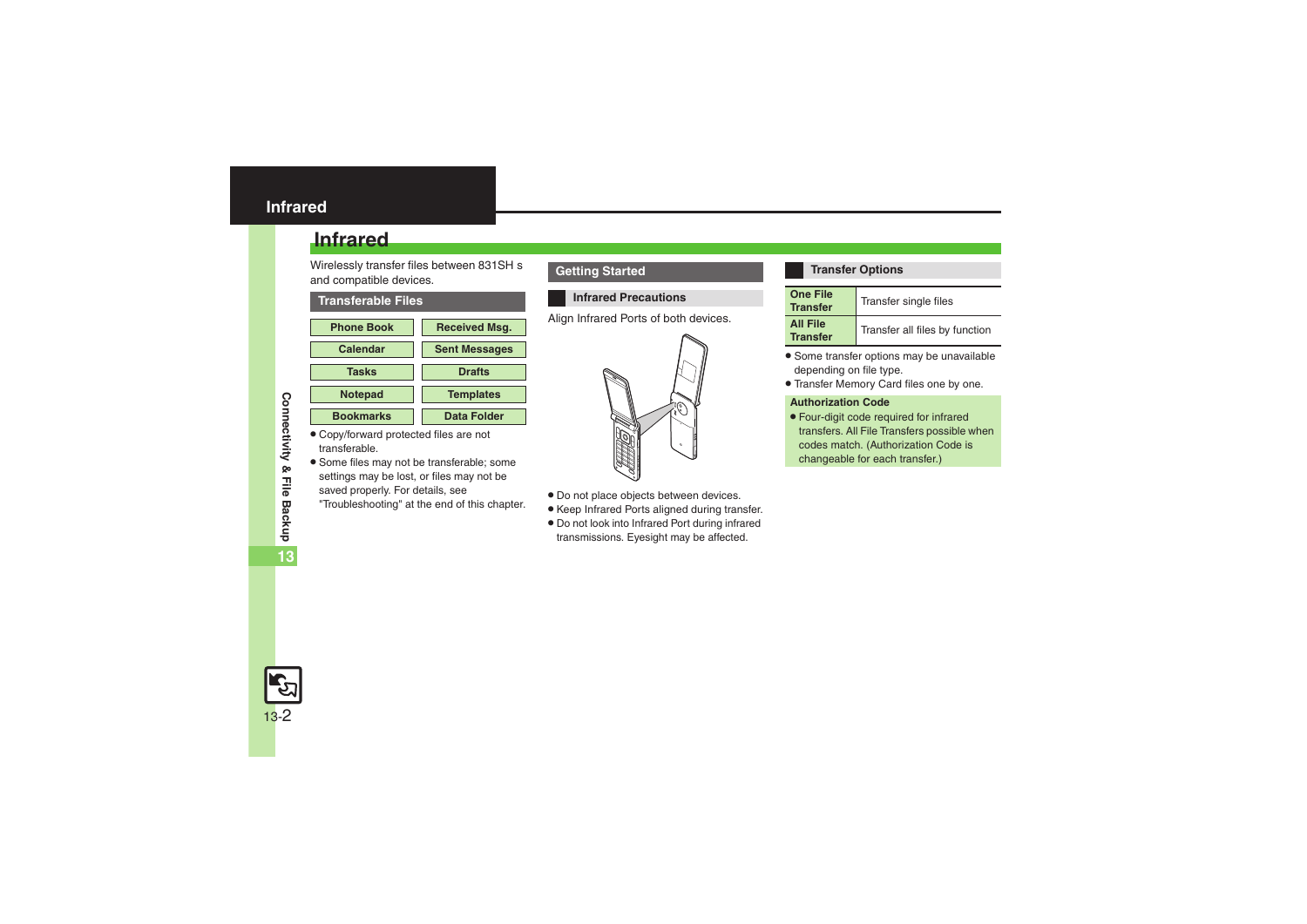# <span id="page-2-0"></span>**Transferring Files via Infrared**

## **Receiving Files**





% appears

- . Infrared is activated. (Alternatively, activate it via Main Menu.)
- . Handset receives files if sent within three minutes.
- . Handset must be in Standby to accept connection requests.
- To cancel infrared, Long Press <sup>o.</sup>



## 2**Connection request arrives**



Request Window

# <sup>3</sup>**Perform subsequent operations**

 $\bullet$  To cancel transfer, press  $\boxed{\mathbb{F}}$ .

## **Advanced**



| <b>Subsequent Operations</b>                                                                                          |
|-----------------------------------------------------------------------------------------------------------------------|
| l One File Transfer                                                                                                   |
| $Yes + \Box + Yes + \Box$                                                                                             |
| • If save location confirmation appears,                                                                              |
| select a location and press $\bullet$ .                                                                               |
| All File Transfer (Adding Files)                                                                                      |
| Yes $\bigtriangledown$ $\bigtriangledown$ $\bigtriangledown$ $\bigtriangledown$ Enter Handset Code $\bigtriangledown$ |
| $\bullet$ $\bullet$ Enter Authorization Code $\bullet$                                                                |
| $ \bullet $ $\blacktriangleright$ As New Items $\blacktriangleright$ $ \bullet $                                      |
| All File Transfer (Overwriting                                                                                        |
| <b>Existing Files)</b>                                                                                                |
| Yes $\blacktriangleright \lceil \bullet \rceil$ $\blacktriangleright$ Enter Handset Code $\blacktriangleright$        |
| $ \bullet $ $\blacktriangleright$ Enter Authorization Code $\blacktriangleright$                                      |
| $ \bullet $ $\Rightarrow$ DeleteAll&Save $\Rightarrow$ $ \bullet $ $\Rightarrow$ Yes                                  |
| ➡  •                                                                                                                  |
| • For Phone Book, My Details except                                                                                   |
| handset phone number is overwritten as                                                                                |

well.



13-3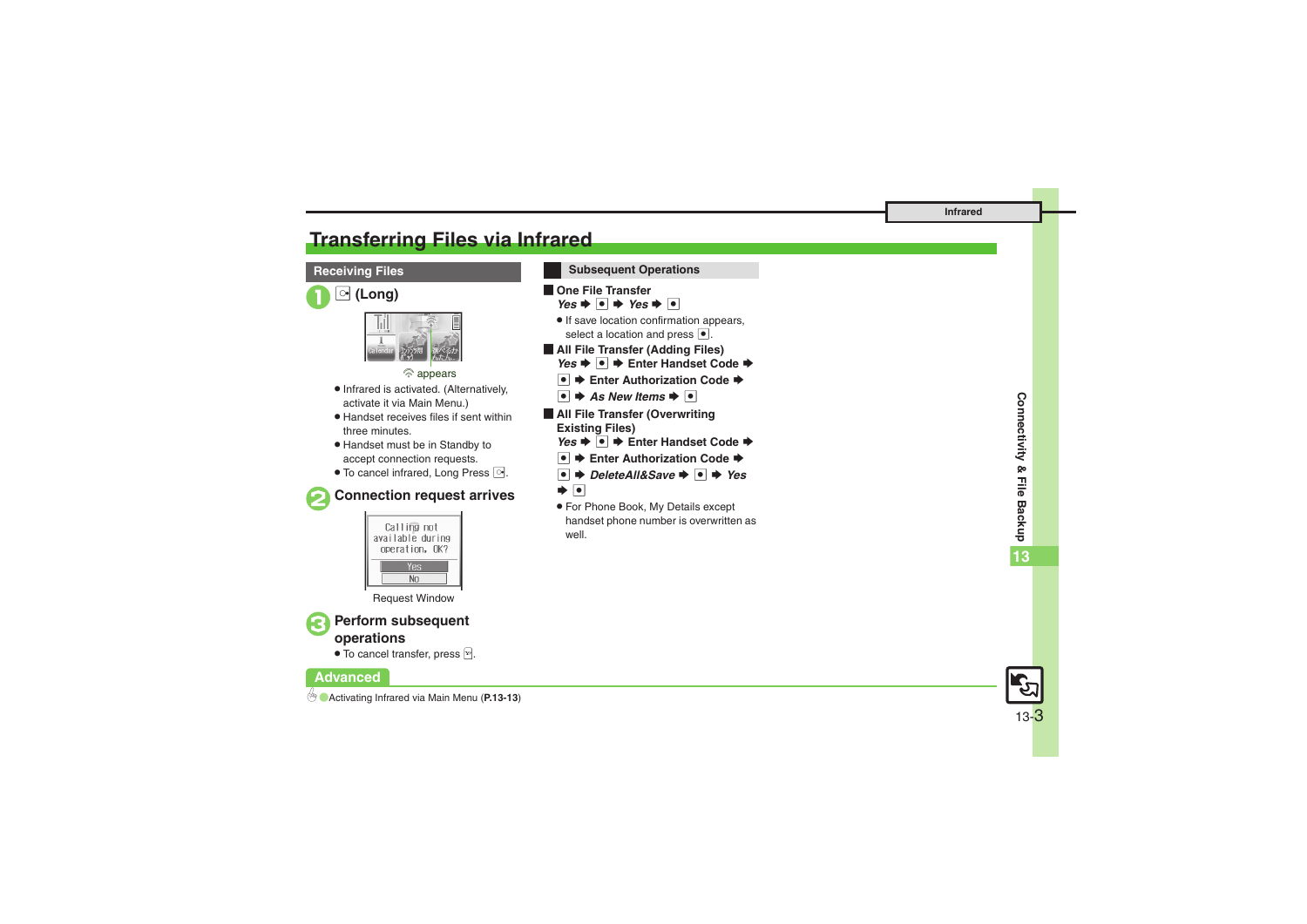



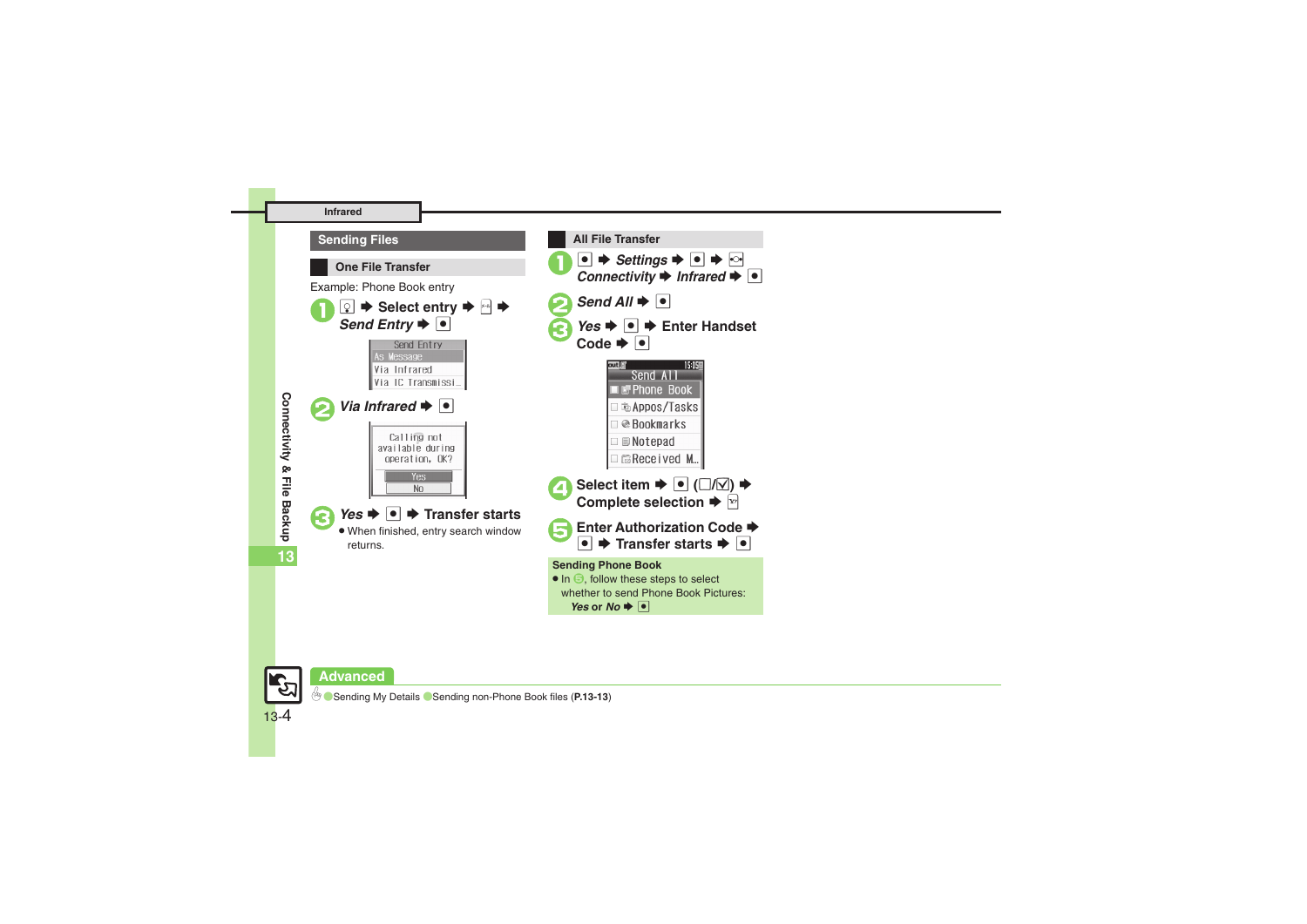# **IC Transmission**

Wirelessly transfer files between 831SH <sup>s</sup> and compatible devices.

- . For transferable files, see **[P.13-2](#page-1-1)**.
- . Cancel IC Card Lock beforehand.
- . Disconnect Headphones, USB Cable and AC Charger beforehand.

## **Getting Started**

## **IC Transmission Precautions**

Align  $\mathfrak A$  logos of both devices.



Keep  $\mathfrak A$  logos aligned during transfer.

### <span id="page-4-0"></span>**Transfer Options**

| <b>One File</b><br><b>Transfer</b> | Transfer single files          |
|------------------------------------|--------------------------------|
| <b>All File</b><br><b>Transfer</b> | Transfer all files by function |

- . Some transfer options may be unavailable depending on file type.
- . Transfer Memory Card files one by one.

#### **Authorization Code**

. Four-digit code required for IC transfers. All File Transfers possible when codes match. (Authorization Code is changeable for each transfer.)

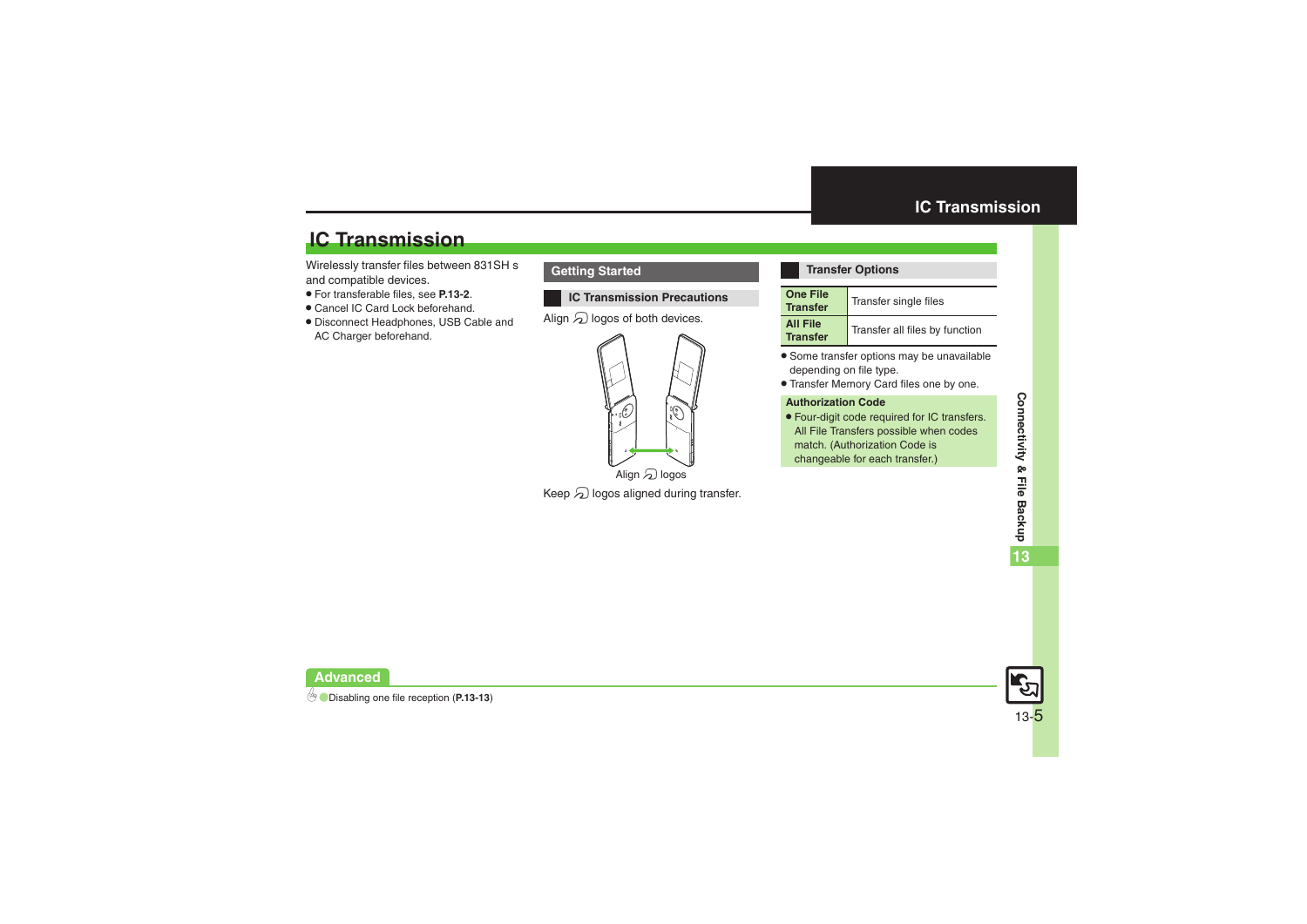# <span id="page-5-0"></span>**Transferring Files via IC Transmission**

#### **Receiving Files**



## 1**Connection request arrives**



- . Handset must be in Standby to accept connection requests.
- <sup>2</sup>**Perform subsequent operations**
	- $\bullet$  To cancel transfer, press  $\boxed{\triangleright}$ .

## **Subsequent Operations**

- **De File Transfer**  $Yes$   $\bullet$   $\bullet$  *Yes*  $\bullet$   $\bullet$
- . If save location confirmation appears, select a location and press  $\lceil \cdot \rceil$ .
- [ **All File Transfer (Adding Files)** *Yes*  $\rightarrow$  <sup>●</sup>  $\rightarrow$  Enter Handset Code  $\rightarrow$ 
	- $\blacktriangleright$  **Enter Authorization Code**  $\blacktriangleright$
	- $\bullet$   $\bullet$  As New Items  $\bullet$   $\bullet$
- **E** All File Transfer (Overwriting **Existing Files)** *Yes*  $\bullet$  **●**  $\bullet$  Enter Handset Code  $\bullet$  **●** 
	- **Enter Authorization Code → © →**
	- *DeleteAll&Save*  $\rightarrow$  <sup>o</sup>  $\rightarrow$  *Yes*  $\rightarrow$  **o**
	- . For Phone Book, My Details except handset phone number is overwritten as well.



<u>l●</u>  $\Rightarrow$  *Settings*  $\Rightarrow$   $\circ$   $\Rightarrow$   $\circ$ *C Connectivity*  $\Rightarrow$  *IC* 

15:05

*Transmission*  $\blacktriangleright$  **O**  $Send$  All<sup> $\bullet$ </sup>

**All File Transfer**

## **Advanced**

0([Sending My Details](#page-12-5) ([Sending non-Phone Book files](#page-12-6) (**[P.13-13](#page-12-4)**)

13-6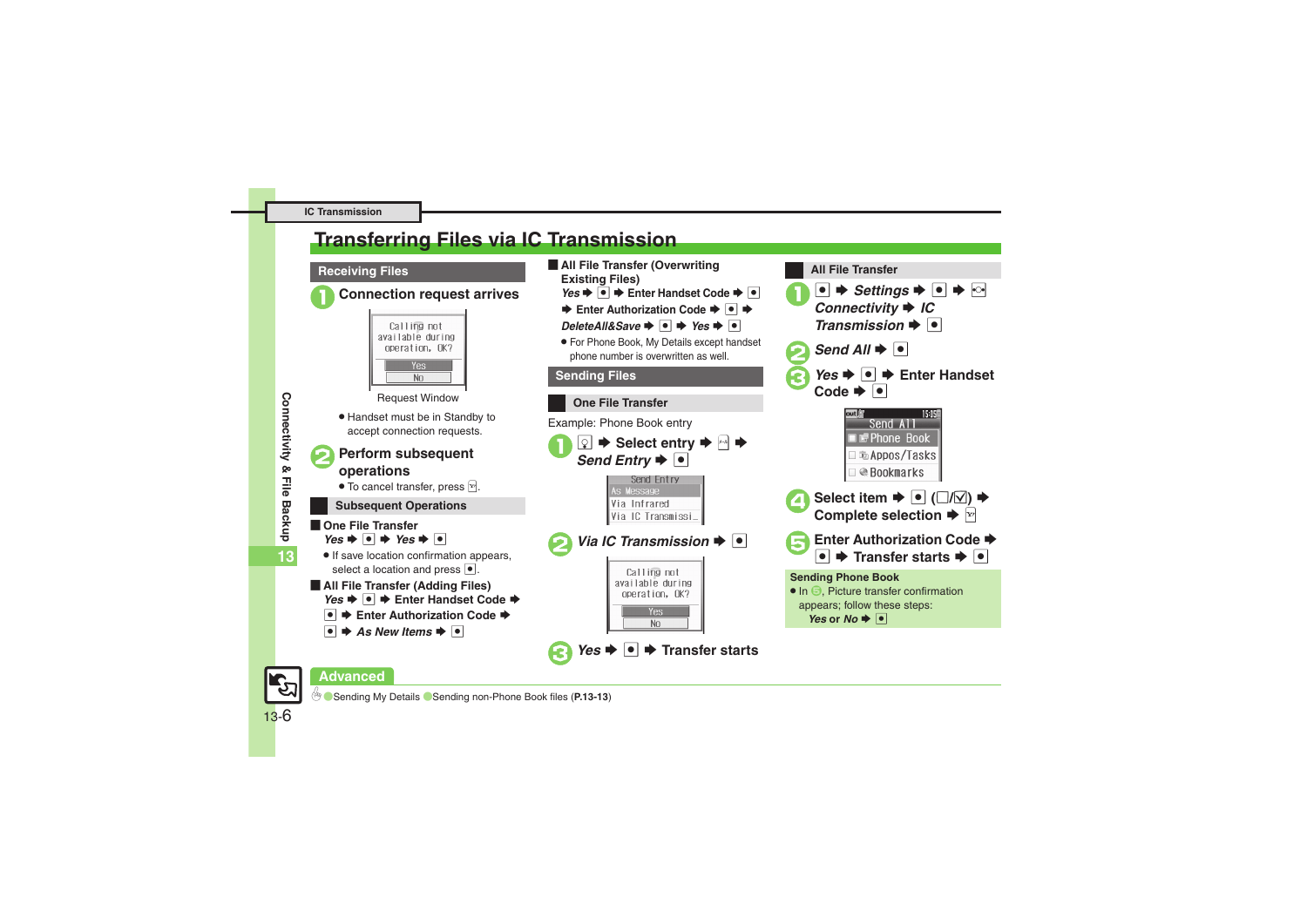# <span id="page-6-1"></span>**Connecting to PC**

### **Accessing Memory Card from PC Utility Software (Japanese)**

Connect handset to a PC via USB Cable to access Memory Card from the PC without removing the card from handset.

- . USB Cable may be purchased separately.
- . If handset is connected to a PC via USB Cable, disconnect it first.

 $\mathbf 0$  $\bullet$   $\bullet$  *Settings*  $\bullet$   $\bullet$   $\bullet$   $\circ$ **Connectivity → USB Mode**  $\bullet$   $\bullet$ 

# **2** Mass Storage  $\blacktriangleright$  **O**



 $\bullet$  Yes  $\bullet$   $\bullet$ 

 $\bm \Theta$ 

4**Connect handset to a PC via USB Cable**

. Use PC to access Memory Card.

## $\mathbb{P} \rightarrow \mathsf{Yes} \rightarrow \text{ } \blacksquare \rightarrow$ **Connection ends**

**•** Safely remove handset (recognized as removable hardware device) on the PC, then disconnect USB Cable.

<span id="page-6-0"></span>For more PC-related operations, download Utility Software (including USB Cable driver) from the following URL.

. **Utility Software** http://k-tai.sharp.co.jp/download/tools/utility/

#### **Mobile Data Communication Fees**

. Using the Internet by connecting handset to PC/PDA via USB Cable may incur high charges as large-volume packet transmissions tend to occur in a short period of time.

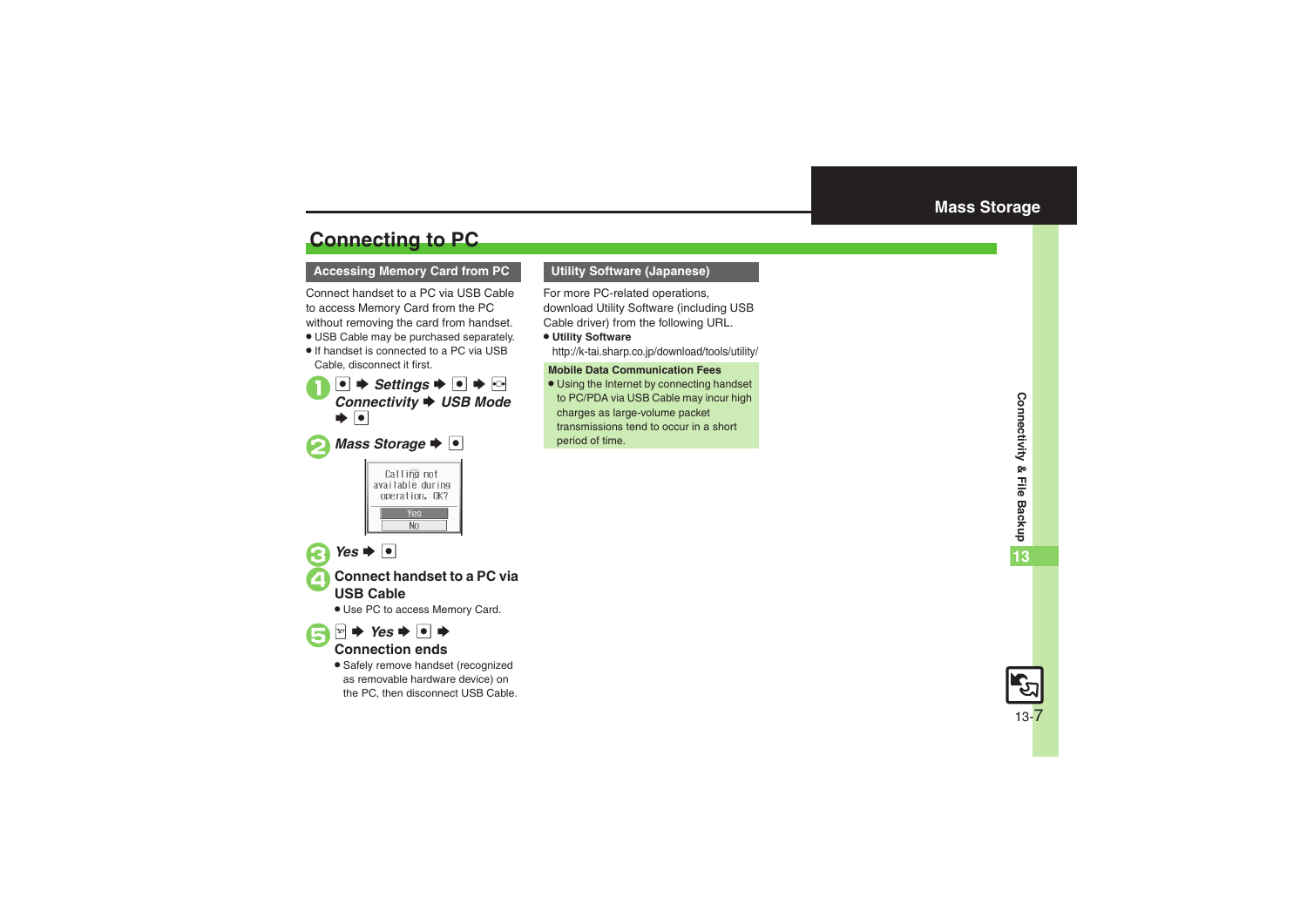## <span id="page-7-0"></span>**Backup**

## <span id="page-7-1"></span>**Basics**

Back up information to Memory Card, and restore to handset as needed.

#### **Supported Items**

Select items to back up, or transfer all at once.

Items with \* are selectable at once via *Check Selection* in Options menu.

| Phone Book            | <b>Drafts</b>          |
|-----------------------|------------------------|
| Calendar <sup>'</sup> | <b>Templates</b>       |
| <b>Tasks</b>          | <b>Contents Keys</b>   |
| <b>Bookmarks</b>      | <b>Data Folder</b>     |
| Notepad <sup>®</sup>  | <b>Mail Groups</b>     |
| <b>Received Msg.</b>  | <b>User Dictionary</b> |
| <b>Sent Messages</b>  |                        |

#### **Precautions**

- . Not available if battery is low.
- . Some items may not be transferable; some settings may be lost, or files may not transfer properly. For details, see "Troubleshooting" at the end of this chapter.

#### **Transferring All Items**

- . Use blank Memory Card for *Backup All Items*. Do not use the card to save other files after *Backup All Items*; backed up content may not be restored properly.
- **Contents Keys**
- . Moving Keys to Memory Card creates a special file. Performing Backup again on the same Memory Card overwrites that file. Perform Restore beforehand.

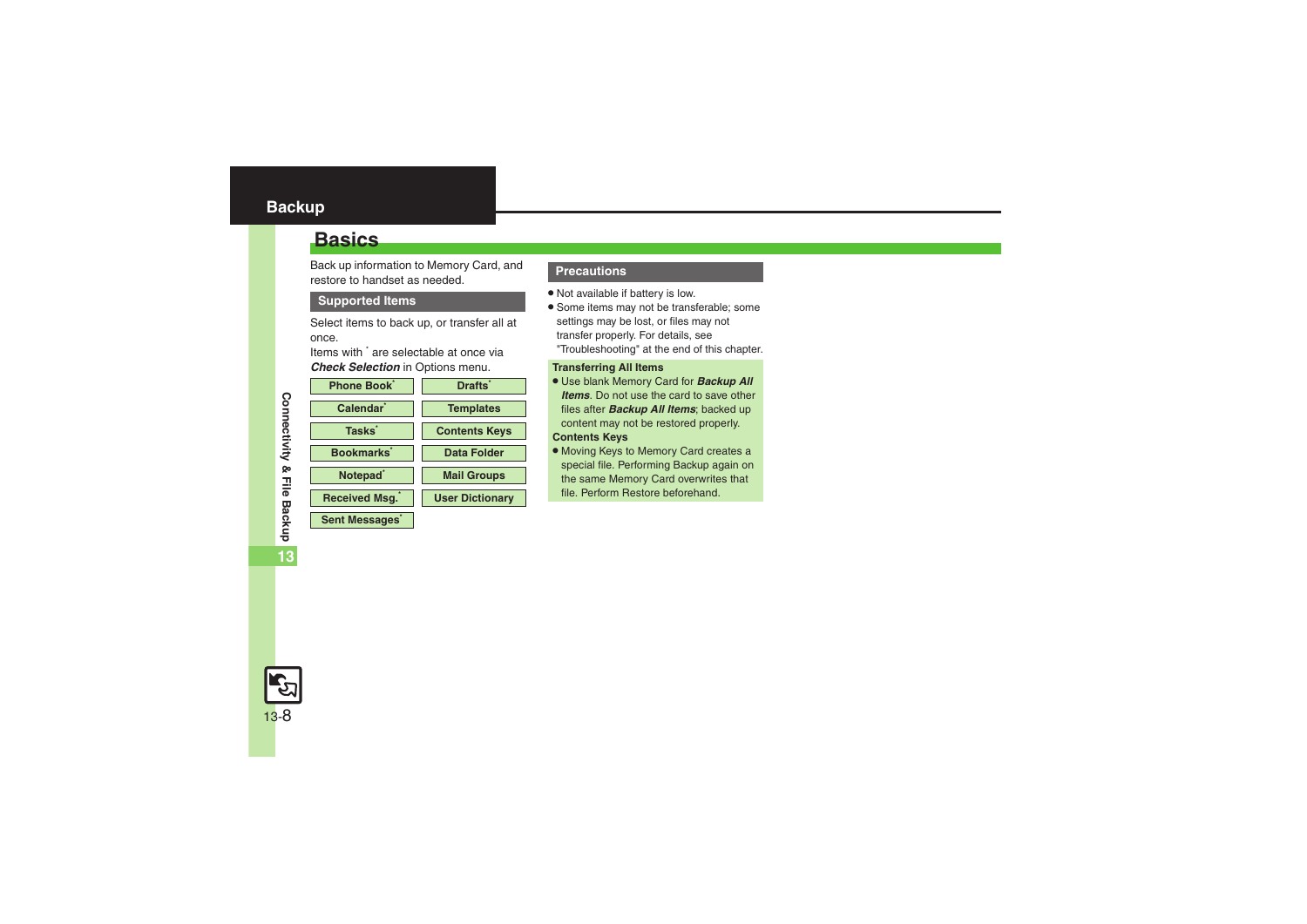# <span id="page-8-0"></span>**Backup & Restore**

**Handset to Memory Card**

Follow these steps to back up selected items at once:





## **Advanced**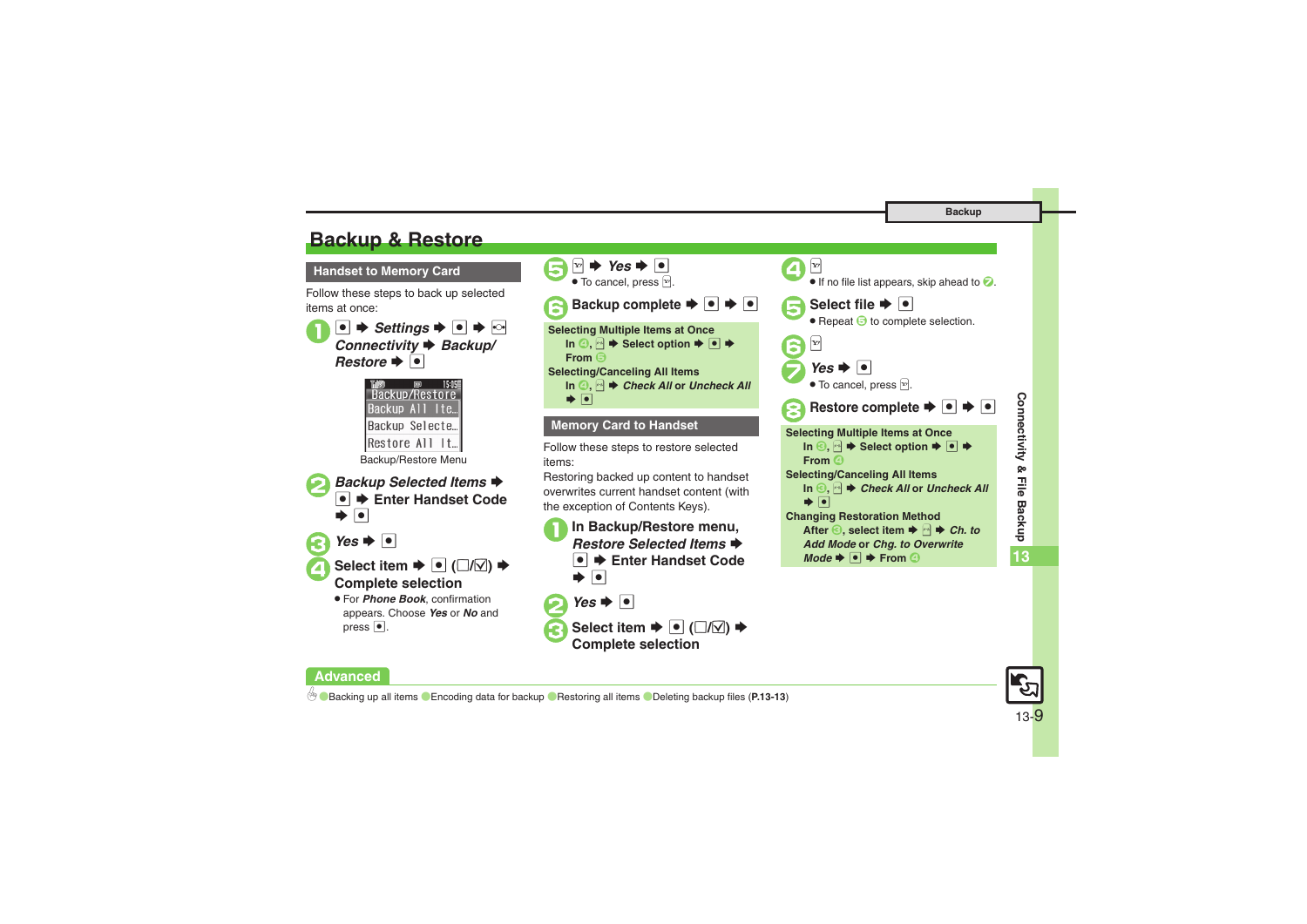# <span id="page-9-1"></span><span id="page-9-0"></span>**About SAB**

Back up Phone Book content in SAB; add Phone Book changes to SAB anytime. Edit SAB online via PC; add SAB changes to Phone Book anytime. Restore lost or altered Phone Book content from SAB.



- . SAB requires a separate contract and basic monthly fee.
- . Use SAB to add Phone Book content to a new compatible SoftBank handset; some conditions apply (**[P.13-11](#page-10-0)**).
- . Use a PC to edit SAB online.
- . For more about SAB, see SoftBank Mobile Website (**P.15-22**).
- . Sync commands (Backup, Restore and Synchronize) all incur transmission fees.

## **SAB Sync Commands & Features**

| Backup/                                                                          | <b>Backup</b>                                                    | Export Phone Book content to SAB <sup>1</sup>                 |
|----------------------------------------------------------------------------------|------------------------------------------------------------------|---------------------------------------------------------------|
| <b>Restore</b>                                                                   | <b>Restore</b>                                                   | Import SAB content to Phone Book <sup>2</sup>                 |
|                                                                                  | Synchronize                                                      | Synchronize Phone Book and SAB <sup>3</sup>                   |
| <b>Synchronize</b>                                                               | <b>Oneway-Client</b>                                             | Add Phone Book changes to SAB <sup>4</sup>                    |
|                                                                                  | Oneway-Sever                                                     | Add SAB changes to Phone Book <sup>5</sup>                    |
|                                                                                  | Import from PC                                                   | Upload PC address book info to SAB                            |
| <b>Edit on PC</b><br><b>Export to PC</b>                                         |                                                                  | Export SAB content to PC address<br>book                      |
|                                                                                  | <b>Birthday</b><br><b>Notification</b>                           | SAB sends reminders via SMS to<br>handset                     |
| <b>Email Address</b><br>Send<br>Notification <sup>7</sup><br>Notice <sup>6</sup> |                                                                  | Send new handset mail address to<br>specified addresses       |
|                                                                                  | "Disaster Message<br>Board" Message<br>Notification <sup>8</sup> | Send emergency message board<br>update to specified addresses |
| <b>Spam Filter</b>                                                               | Tomodachi<br>Email Filter <sup>9</sup>                           | Always accept messages from<br>mail addresses saved in SAB    |

<sup>1</sup>Any existing SAB content is deleted.

<sup>2</sup> Any existing Phone Book content is deleted.

<sup>3</sup>If the same entry item is edited in Phone Book and SAB, SAB content is referenced.

4Unrelated SAB changes remain.

5Unrelated Phone Book changes remain.

6Access this function via handset or a PC.

7Backup resets notification setting; handset address is sent to all addresses.

<sup>8</sup>Backup resets notification setting; updates are not sent to any address.

<sup>9</sup> Export Phone Book content to SAB beforehand.

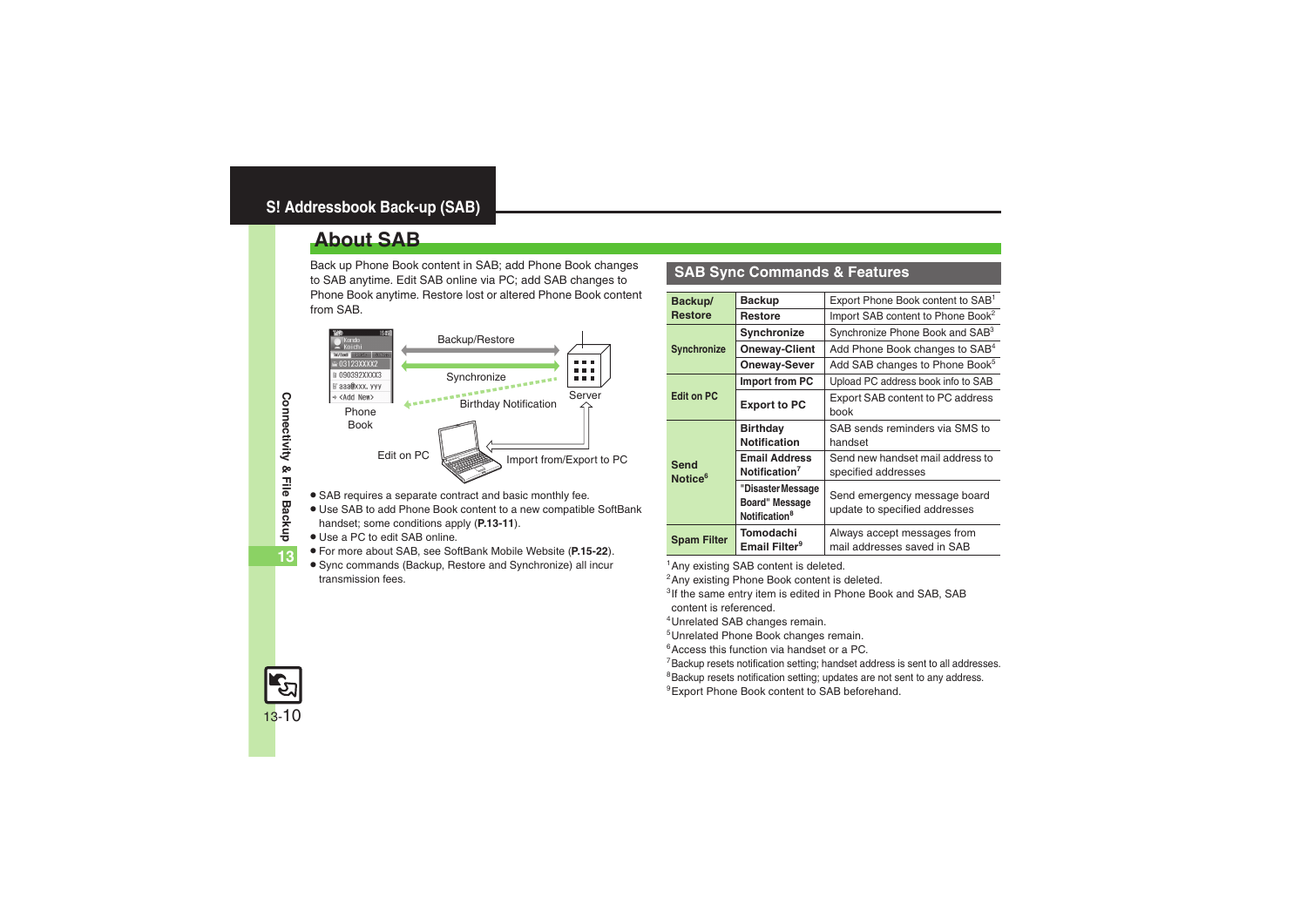## <span id="page-10-0"></span>**Service Usage Outline**

## **Complete Contract**

**Visit a SoftBank Shop, dial 157 from a SoftBank handset for SoftBank Mobile Customer Center, General Information or access My SoftBank (Japanese) via Yahoo! Keitai.**

## **Receive User ID & Password**

**After subscription, user ID and password arrive via SMS.**

. User ID and password are required to use SAB via a PC.

## **Use SAB**

**Export Phone Book content to SAB.**

## **Precautions**

## [ **Unsynchronizable Items**

SAB restoration cancels these Phone Book settings:

- Picture, Tone/Video, Vibration
- [ **Unintentional Phone Book or SAB Content Deletion**
- . When no Phone Book content exists, selecting *Synchronize*, *Oneway-Client* or *Backup* deletes all SAB content.
- . When no SAB content exists, selecting *Synchronize*, *Oneway-Sever* or *Restore* deletes all Phone Book content.

## [ **Phone Book**  <sup>⇔</sup> **SAB Content Capacity Disparities**

When the number of savable items varies between Phone Book and SAB entries, Synchronization reflects lower limit.

## **Exercicle Contract Termination**

SAB content is deleted upon contract termination.

- $\blacksquare$  **SAB Transfers to New Handsets**
- . **SAB-Compatible 3G Handsets** SAB remains as last saved and is fully accessible.
- . **Other 3G Handsets**SAB remains as last saved and is accessible via PC.
- . **V3/V4/V5/V6/V8 Series**Service contract is terminated and SAB content is deleted.

## [ **When Double Number is Active**

Regardless of usage mode setting, all Phone Book content is backed up.

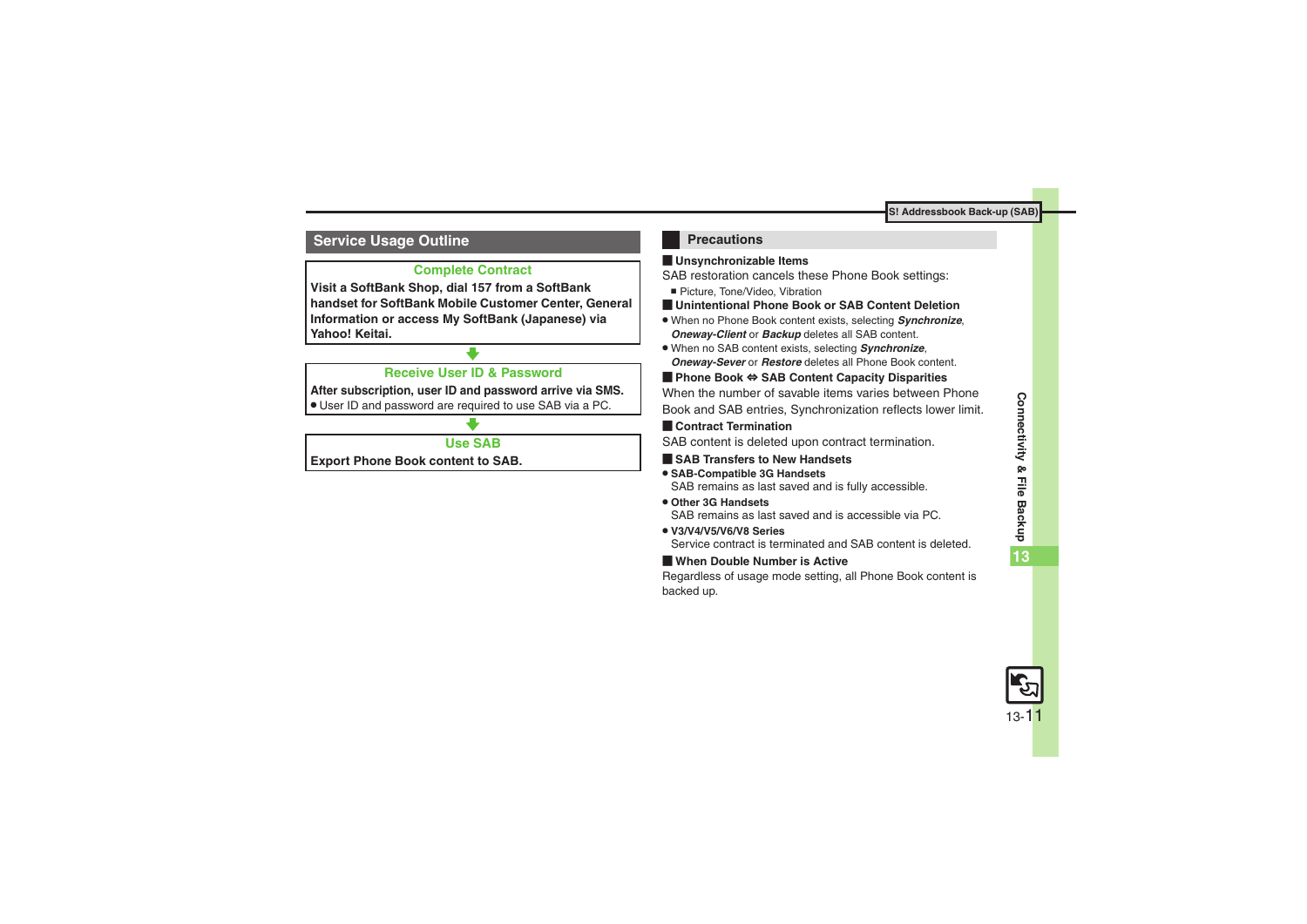# <span id="page-11-0"></span>**Backup & Restore**



## **Restore (SAB** > **Phone Book)**

Any existing Phone Book content is deleted.

- In S! Addressbook menu,<br>*Start Sync* → **●** *→ Restore*  $\blacktriangleright$   $\lceil \bullet \rceil$
- *Yes*  $\rightarrow$  | $\bullet$ |  $\rightarrow$  Enter Handset Code  $\rightarrow$   $\boxed{\bullet}$ 
	- . Restore starts; when completed, details appear.

# ●  $\rightarrow$  **Restore complete**

**Canceling Restore**  $\mathbb{R} \rightarrow \mathsf{Yes} \rightarrow \overline{\bullet}$ 

### **Synchronizing Phone Book**

Synchronize Options:

| <b>Synchronize</b>   | Synchronize Phone<br>Book and SAB |
|----------------------|-----------------------------------|
| <b>Oneway-Client</b> | Add Phone Book<br>changes to SAB  |
| <b>Oneway-Sever</b>  | Add SAB changes to<br>Phone Book  |

If this is your first use of SAB (new handset), Synchronization is performed via Synchronize regardless of selection.



**Advanced**

13-12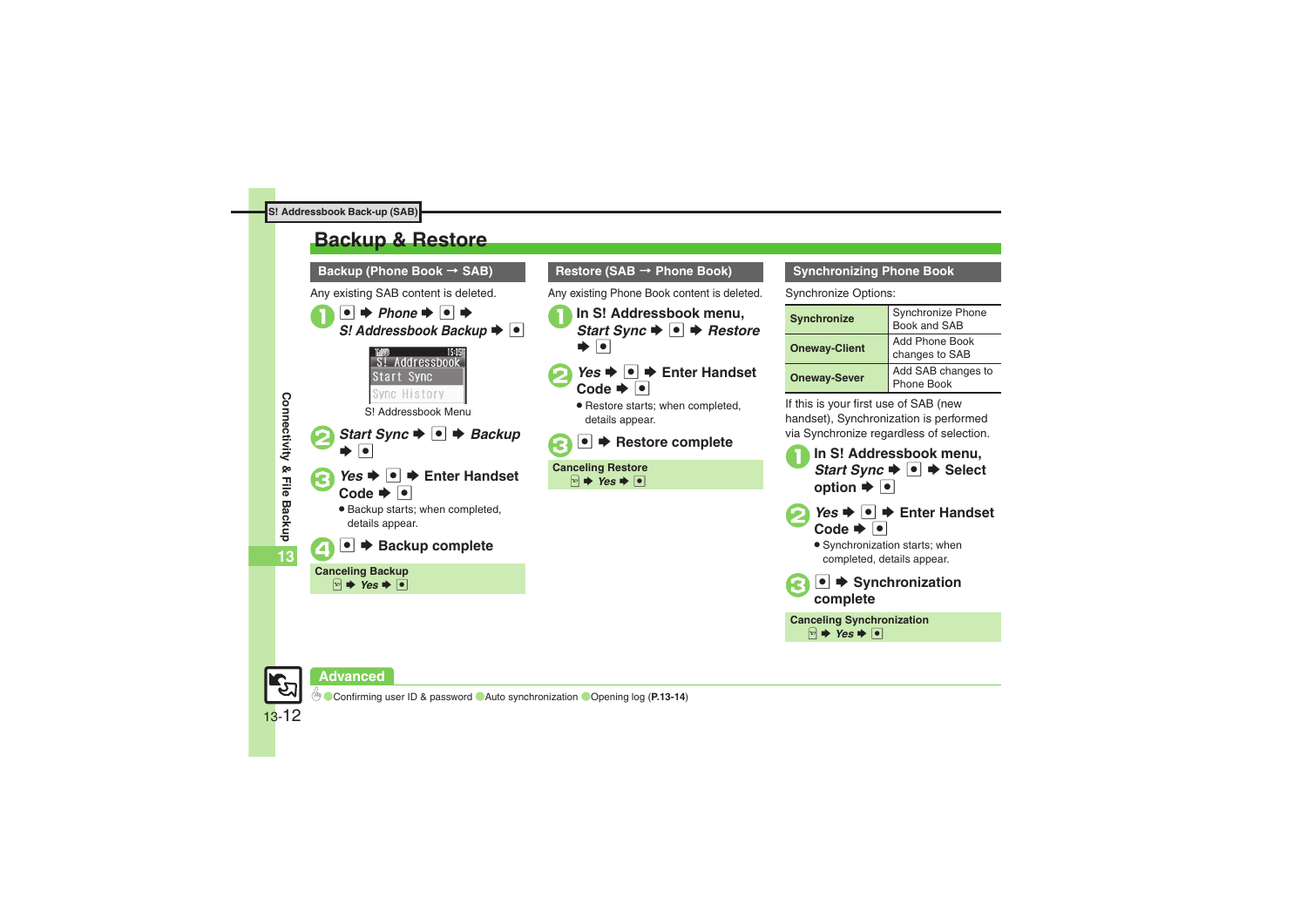## <span id="page-12-0"></span>**Additional Functions**

#### **Infrared**

<span id="page-12-2"></span><span id="page-12-1"></span>

| <b>Activating Infrared</b><br>via Main Menu | $\bullet$ $\Rightarrow$ Settings $\bullet$ $\bullet$ $\bullet$ $\bullet$ Connectivity $\bullet$<br>Infrared $\bullet \bullet$ Switch On/Off $\bullet \bullet$ $\bullet$ On(3<br>$min.$ ) $\Rightarrow$                                                   |
|---------------------------------------------|----------------------------------------------------------------------------------------------------------------------------------------------------------------------------------------------------------------------------------------------------------|
| <b>Sending My Details</b>                   | <b>e</b> $\Rightarrow$ <sup>[17</sup> ] $\Rightarrow$ $\Rightarrow$ <b>Send My Card</b> $\Rightarrow$ <b>e</b> $\Rightarrow$ <i>Via</i><br>Infrared $\Rightarrow$ <b>e</b> $\Rightarrow$ <i>Yes</i> $\Rightarrow$ <b>e</b> $\Rightarrow$ Transfer starts |
| Sending<br>non-Phone Book<br>files          | In file list, select file $\Rightarrow$ $\Rightarrow$ Send (or Send/<br>Blog) $\Rightarrow$ $\bullet \Rightarrow$ Via Infrared $\Rightarrow$ $\bullet \Rightarrow$ Yes $\Rightarrow$ $\bullet$<br><b>Transfer starts</b>                                 |

#### <span id="page-12-3"></span>**IC Transmission**

<span id="page-12-6"></span><span id="page-12-5"></span><span id="page-12-4"></span>

| <b>Disabling one file</b><br>reception | $\rightarrow$ Settings $\rightarrow \rightarrow \rightarrow$ Connectivity $\rightarrow$ IC<br>Transmission $\rightarrow \bullet$ Recv. Forwarded $\rightarrow \bullet$<br>Off(Disabled)             |
|----------------------------------------|-----------------------------------------------------------------------------------------------------------------------------------------------------------------------------------------------------|
| <b>Sending My Details</b>              | $\rightarrow \Box$ Send My Card $\rightarrow \Box$ Via IC<br>0 <sup>5</sup><br>Transmission $\rightarrow \bullet$ $\rightarrow$ Yes $\rightarrow \bullet$ Transfer<br>starts                        |
| Sending<br>non-Phone Book<br>files     | In file list, select file $\blacktriangleright$ $\blacktriangleright$ Send (or Send/<br>Via IC Transmission $\rightarrow$ $\bullet$ $\rightarrow$<br><b>Bloa</b> )<br><b>Transfer starts</b><br>Yes |

### **Backup**

#### [ **Backup & Restore**

<span id="page-12-8"></span><span id="page-12-7"></span>

| Backing up all<br>items            | Settings $\ \cdot\ $ $\ \cdot\ $ Connectivity $\ \cdot\ $<br>Backup/Restore $\rightarrow \rightarrow$ Backup All Items $\rightarrow$<br>$\bullet$ $\bullet$ Enter Handset Code $\bullet$ $\bullet$ $\bullet$ Yes $\bullet$ $\bullet$<br>Yes $\rightarrow$ $\bullet$ $\rightarrow$ Backup complete $\rightarrow$ $\rightarrow$ $\rightarrow$                                                                        |
|------------------------------------|--------------------------------------------------------------------------------------------------------------------------------------------------------------------------------------------------------------------------------------------------------------------------------------------------------------------------------------------------------------------------------------------------------------------|
| <b>Encoding data for</b><br>backup | Settings $\rightarrow \rightarrow \rightarrow \rightarrow$ Connectivity $\rightarrow$<br>Backup/Restore → • + Settings/Manage →<br>• $\rightarrow$ <i>Encode Settings</i> $\rightarrow$ • Select item $\rightarrow$<br>$\rightarrow$ On $\rightarrow$ $\boxed{\bullet}$<br>• Available for Phone Book, Messaging folders,<br>Calendar and Tasks.                                                                   |
| <b>Restoring all items</b>         | $\bullet$ $\bullet$ Settings $\bullet$ $\bullet$ $\bullet$ $\bullet$ Connectivity $\bullet$<br>Backup/Restore → ● → Restore All Items →<br>$\bullet$ $\bullet$ Enter Handset Code $\bullet$ $\bullet$ $\bullet$ Yes $\bullet$ $\bullet$<br>Yes $\bullet$ $\bullet$ Restore complete $\bullet$ $\bullet$                                                                                                            |
| <b>Backup Files</b>                |                                                                                                                                                                                                                                                                                                                                                                                                                    |
| Deleting backup<br>files           | Settings $\blacktriangleright$ $\blacktriangleright$ $\blacktriangleright$ $\blacktriangleright$ Connectivity $\blacktriangleright$<br>Backup/Restore → • + Settings/Manage →<br>File Management $\blacktriangleright$ $\lvert \bullet \rvert$ $\blacktriangleright$ Select item $\blacktriangleright$<br>Select file $\blacktriangleright$ $\lbrack\bullet\rbrack$ ( $\Box/\Box$ ) $\blacktriangleright$ Complete |

<span id="page-12-10"></span><span id="page-12-9"></span> $\mathsf{s}$ election  $\blacktriangleright$   $\mathbb{S}$   $\blacktriangleright$  *Yes*  $\blacktriangleright$   $\blacksquare$ 

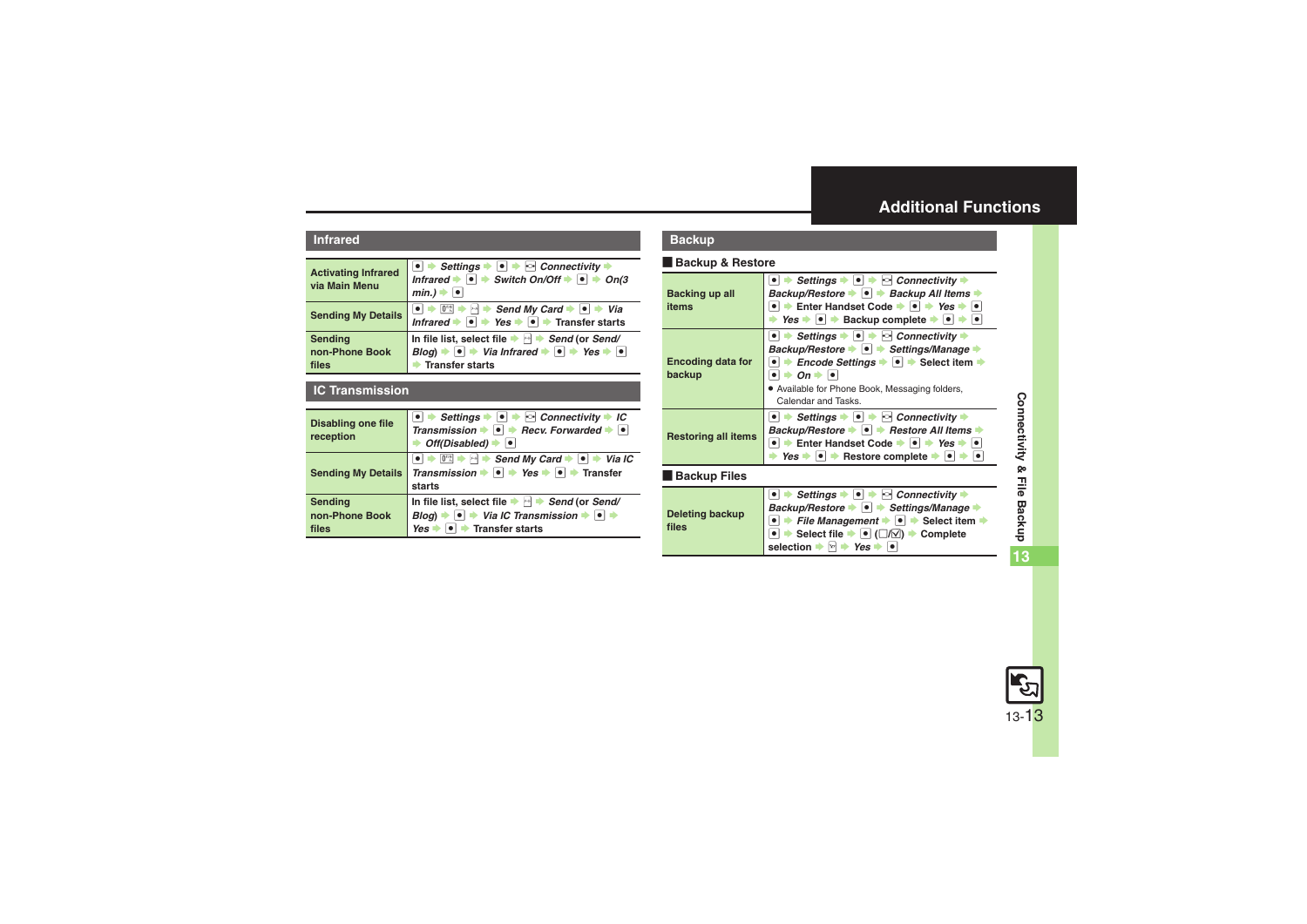#### **Additional Functions**

## **S! Addressbook Back-up**

<span id="page-13-1"></span><span id="page-13-0"></span>

| <b>Confirming user ID</b><br>& password | ⊠ ⇒ メニューリスト ⇒ ● ⇒ My SoftBank ⇒<br>$\bullet$ $\Rightarrow$ English $\bullet$ $\bullet$ $\Rightarrow$ Password confirmation<br>for S! Address Book → ● → Follow onscreen<br>instructions                                                                                                                                                                      |
|-----------------------------------------|--------------------------------------------------------------------------------------------------------------------------------------------------------------------------------------------------------------------------------------------------------------------------------------------------------------------------------------------------------------|
| Auto<br>synchronization                 | Start Here $\left  \bullet \right  \Rightarrow$ Phone $\Rightarrow$ $\left  \bullet \right  \Rightarrow$ S! Addressbook<br>Backup $\Rightarrow$ $\bullet$ $\Rightarrow$ Set Auto Sync $\Rightarrow$ $\bullet$ $\Rightarrow$ Enter<br>Handset Code → • → See below                                                                                            |
|                                         | <b>Activating</b><br>Set On/Off $\rightarrow$ 0 $\rightarrow$ On $\rightarrow$ 0                                                                                                                                                                                                                                                                             |
|                                         | <b>Changing Auto Sync Frequency</b><br>Set On/Off $\Rightarrow$ 0 $\Rightarrow$ On $\Rightarrow$ 0 $\Rightarrow$ Set Frequency<br>$\bullet$ $\bullet$ Select frequency $\bullet$ $\bullet$ Enter/select<br>date/time/day of the week $\blacktriangleright$ $\blacktriangleright$<br>. For After Editing Ph.Book(10 min.), omit steps for<br>date, time, etc. |
|                                         | <b>Changing Auto Sync Command</b><br>Set On/Off $\rightarrow \circ \circ$ $\rightarrow$ On $\rightarrow \circ \circ$ Set Sync Mode<br>$\bullet$ $\bullet$ Select command $\bullet$ $\bullet$                                                                                                                                                                 |
| <b>Opening log</b>                      | $\bullet$ $\bullet$ Phone $\bullet$ $\bullet$ $\bullet$ S! Addressbook Backup<br>$\bullet$ $\Rightarrow$ Sync History $\bullet$ $\bullet$ $\bullet$ Select record $\bullet$                                                                                                                                                                                  |

<span id="page-13-2"></span>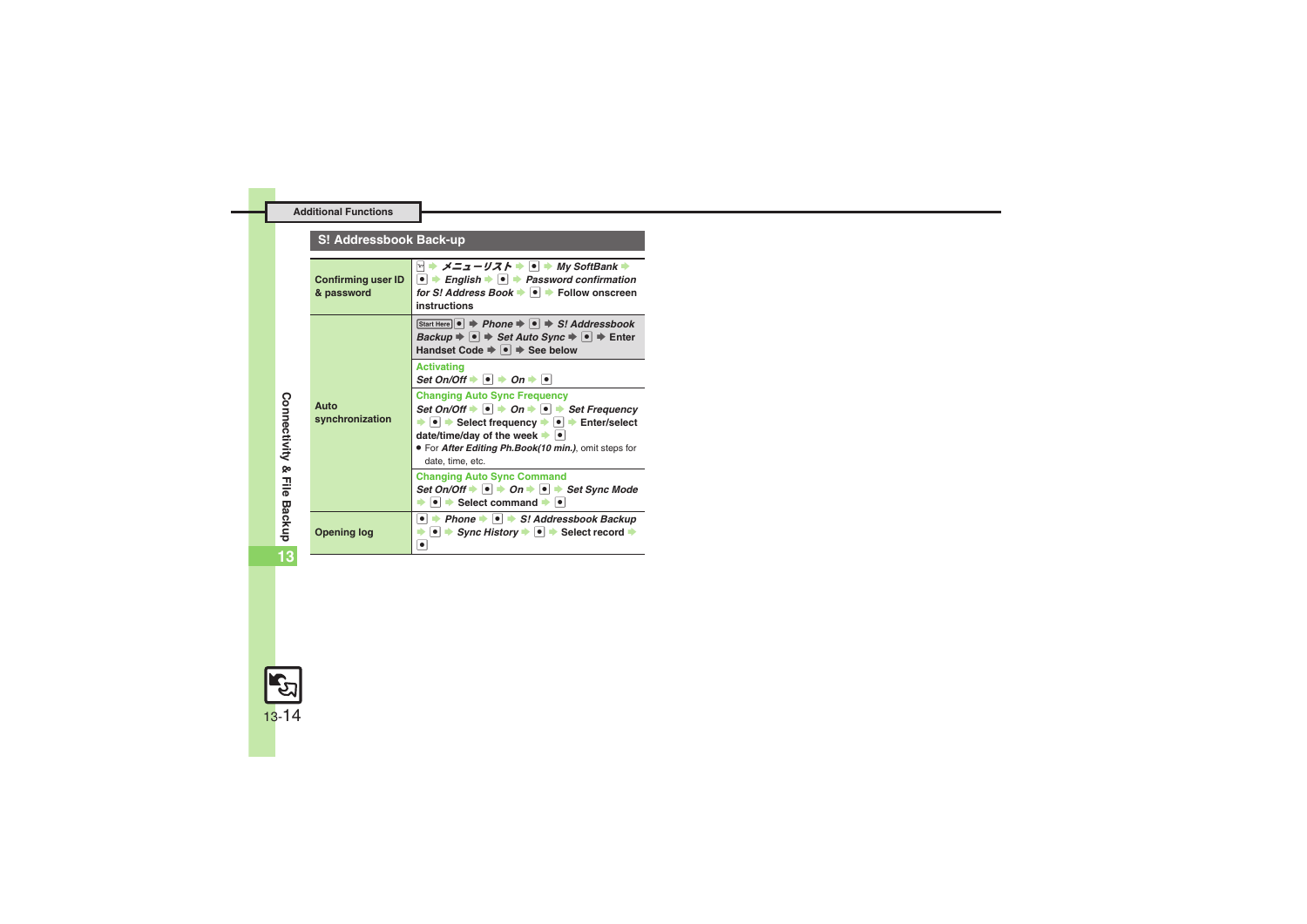## **Troubleshooting**



#### 3 **Some files are not received**

**•** If storage limit is reached during transfers, remaining files will not be received.

# 3 **Cannot receive/accept connection requests even when Infrared is** *On*

- . Handset may not be in Standby.
- Keypad Lock/Function Lock may be active.
- . Software Update may be in progress.

#### 3 **Phone Book settings are lost**

- . One file transfer resets these settings:
- Category, Tone/Video, Vibration, Secret
- Picture setting may be lost depending on image; send the image separately and reassign it.

#### 3 **Calendar/Tasks settings are lost**

- . One file transfer resets these settings:
	- Alarm Tone/Video, Secret, S! Friend's Status

#### 3 **Bookmarks are not saved properly**

- . Large Bookmarks may not be received correctly.
- . Streaming Bookmarks are saved as Yahoo! Keitai Bookmarks.

# 3 **Messages are not saved properly on handset**

- . Messages may not be received depending on the size.
- . Messages received via One File Transfer are saved to Other Documents folder and cannot be used as messages.
- **.** Sky Mail may be received as S! Mail when transferred from other SoftBank handsets via All File Transfer.
- In All File Transfers, overwriting messaging folders deletes sort keys.



# <span id="page-14-0"></span>3 **Messages are not saved properly on recipient devices**

- . Mail Notices are saved as messages, invalidating complete message retrieval.
- . When sending messages to other handset models via All File Transfer, Spam Folder messages may be saved to the incoming message folder.
- . When sending messages in Drafts to other handset models via All File Transfer, only the first entered recipient may remain or SMS addressed to multiple recipients may not be saved.

#### 3 **Cannot find files in DCIM folder**

• Received files in DCIM folder are saved to Pictures folder.

**Infrared**



#### 3 **Infrared transfer fails**

- Infrared Port may be obstructed by dust, etc.; clean with a soft cloth.
- . Transfers may fail in direct sunlight, under fluorescent lighting or near infrared equipment.